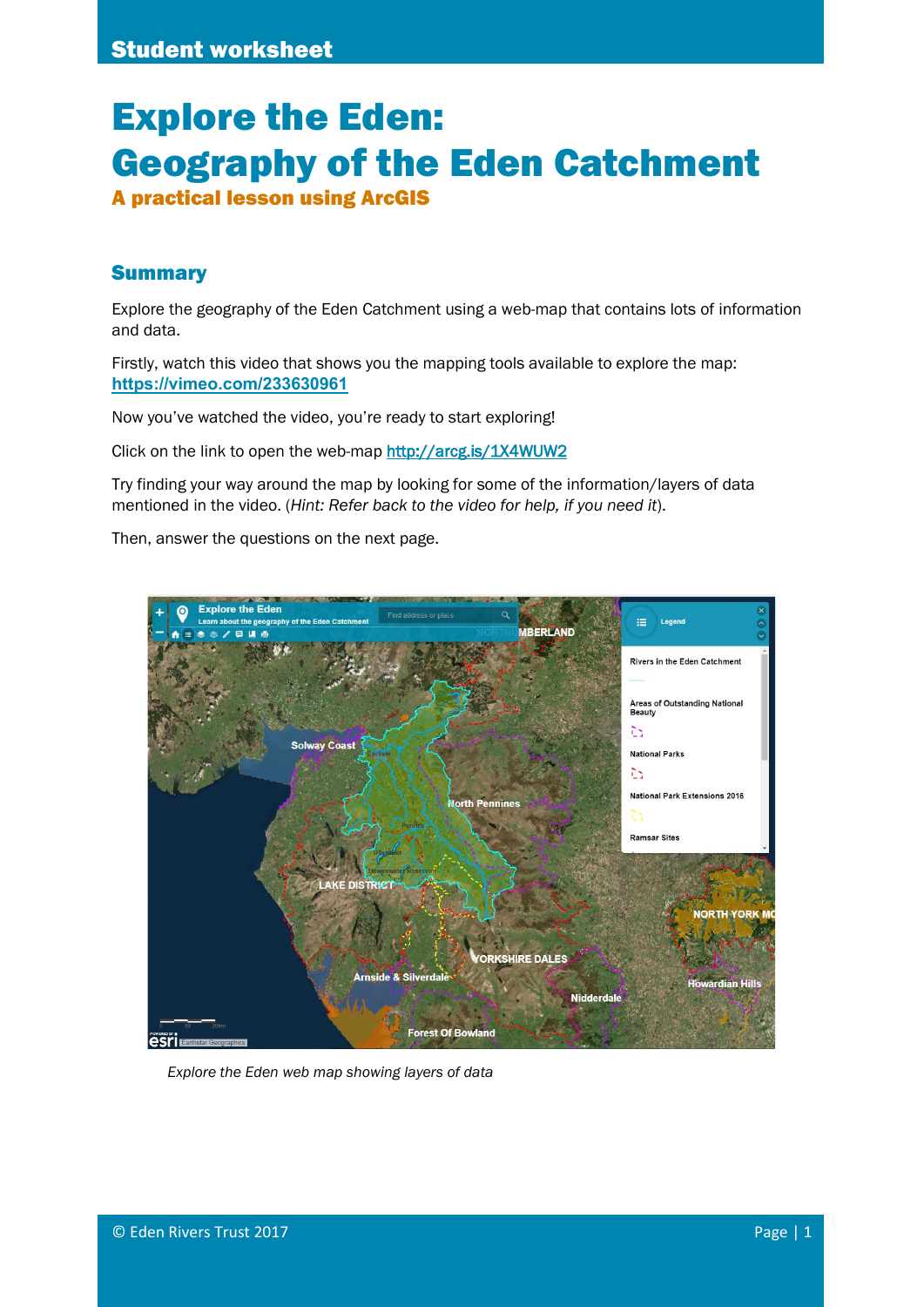## **Questions**

### Map-based GIS questions

- Q1. What is the area of the River Eden Catchment? (Hint: click on the catchment and more information will pop up.)
- Q2. What is the straight-line distance between Penrith and Carlisle in both miles and kilometres? (Hint: use the measure tool to measure the distance from the centre of one place to the centre of the other)
- Q3. How long is the River Eden in kilometres? Describe two methods by which you could find this information out from the web-map.
- Q4. Using the pre-set bookmarks, zoom to Ullswater. What is the area of the lake? (Hint: work it out using the measure 'area' function.)
- Q5. Find the village of Armathwaite (Hint: If you don't know where it is, use the search function to search for Armathwaite, Cumbria). Which is the nearest village to Armathwaite by straight-line distance, and how far away it is?
- Q6. How many National Parks (including National Park Extensions 2016) and Areas of Outstanding Natural Beauty (AONB) are there within the Eden Catchment? Can you name them?
- Q7. Of the National Parks found within the Eden Catchment which was the most recent to be designated and when was it designated?
- Q8.Name three different conservation and/or landscape designations found within the Solway Estuary.
- Q9. What are the Ramsar Designated Wetlands found in the North-West of the Eden Catchment called?